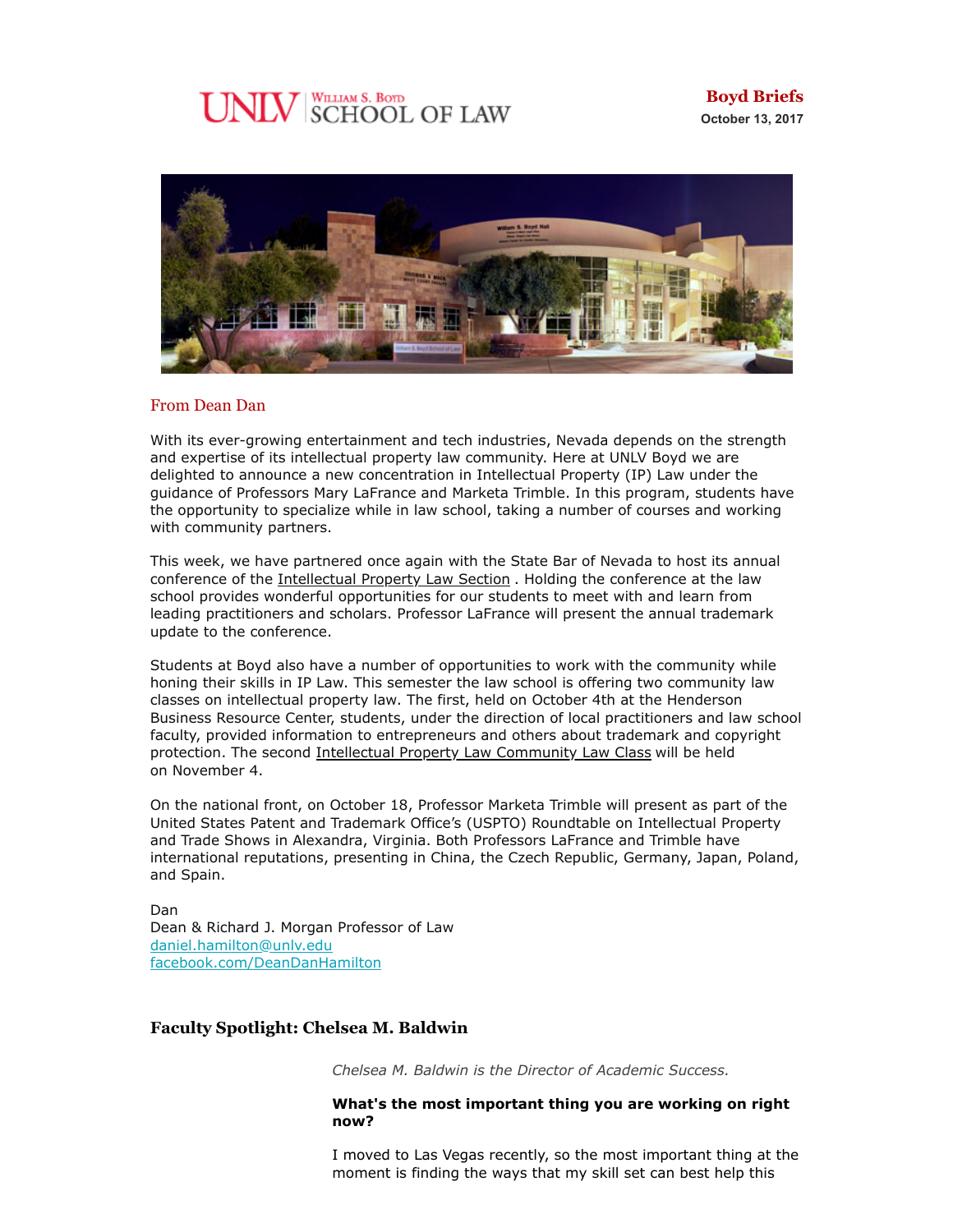

amazing community grow to the next level. This involves developing relationships with my students so I know what their perceived needs are, developing relationships with my colleagues so I can support their efforts in the community, and developing relationships with the community outside the school to help steer students towards some of the currently unmet needs of the community.

## **What have you read, listened to, or watched recently that has influenced you or your work?**

Some of my recent readings that keep resurfacing as I think about different problems, include: " A First Rate Madness: Uncovering

the Links between Leadership and Mental Illness" by Nassir Ghaemi, " Boys Adrift" by Leonard Sax, and " Dreamland: The True Tale of America's Opioid Epidemic" by Sam Quinones. Two influential titles that continue to influence my work several years later are " Whistling Vivaldi: How Stereotypes Affect Us and What We Can Do" by Claude M. Steele and "Talent is Overrated" by Geoffry Colvin.

#### **When students ask you what they should read outside the required textbooks and other law-related books, what do you suggest?**

It depends on what the student's goal is when s/he is seeking recommendations. I have a lengthy list of books that I recommend for improving individual skills and a lengthy list of publications I recommend so students can ensure they are feeding their minds with high quality writing. But my biggest recommendation is to read lots of fiction from authors from many different backgrounds in many different genres about varied and diverse characters. We only have so many hours in the day and corresponding opportunities to learn about people beyond our community, but with fiction we can build our emotional resilience for handling crises and learn compassion and empathy for people different from ourselves who make different choices than we do. In my opinion it is really important to begin this aspect of professional development before we have power over other peoples' lives as attorneys.

# **Student Spotlight: Molly Higgins**



# **Molly Higgins loves to fly fish. True statement?**

Yes! Although that's not to say that I'm very good at it. I grew up spending my summers in Idaho but it wasn't until college, with help from a few fly-fisherman friends, that I came to understand and cherish how beautiful and therapeutic a few days on the river can be.

#### **You had a great summer... Munich... New York City... tell us all about it!**

I was fortunate to be able to attend George Washington University's summer program at the Munich Intellectual Property Law Center. I took courses on International IP rights and Internet Law, visited the European Patent Office, and got to tour the BMW plant – it was great! In NYC I interned with the General Counsel at an entertainment company called Primary Wave. I worked mostly with intellectual property rights licensing and was able to get acquainted with various types of management and publishing deals.

## **So your end game is to be an advocate for the artist, yes?**

Yes, I believe providing appropriate protection to those who own rights in intellectual property is extremely important. IP laws can be kind of murky, especially when you're dealing with creative expression – but by educating both artists and small business owners on their rights and the rights of others, we can help protect and foster that creativity and innovation in the marketplace. The true end game is to give the little guy a fighting chance at success.